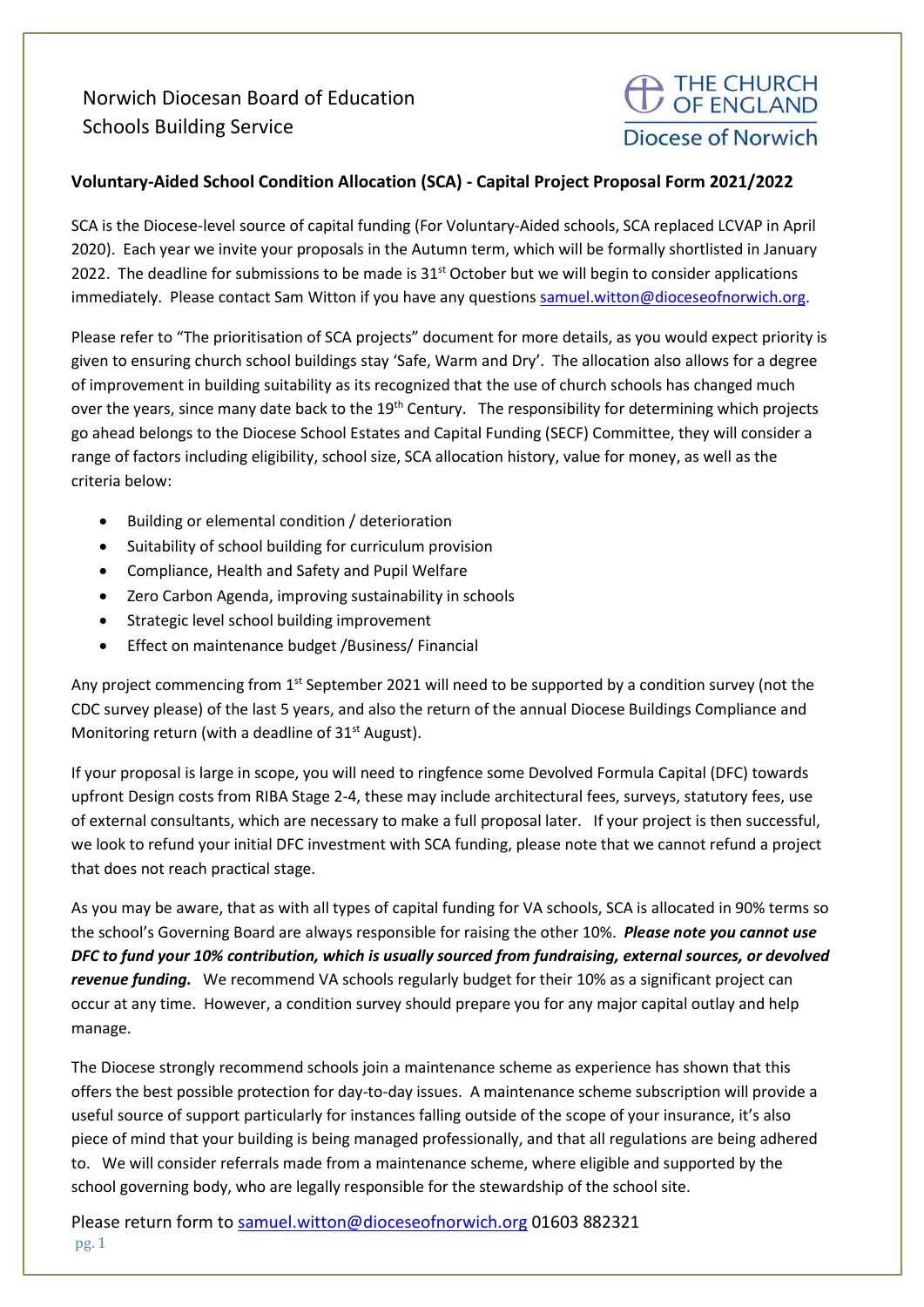## PROJECT PROPOSAL FORM

| Name of School                                                                     |                                                                                             |            |           |
|------------------------------------------------------------------------------------|---------------------------------------------------------------------------------------------|------------|-----------|
| Name of School Business Manager and                                                |                                                                                             |            |           |
| contact details                                                                    |                                                                                             |            |           |
| Name of Headteacher and contact details                                            |                                                                                             |            |           |
| Name of Governor, role and contact details                                         |                                                                                             |            |           |
|                                                                                    |                                                                                             |            |           |
| Are you a member of the BMP scheme, or alternative maintenance scheme?             |                                                                                             | <b>YES</b> | <b>NO</b> |
| Details:                                                                           |                                                                                             |            |           |
| Have you returned the Annual Compliance and Monitoring Questionnaire? (By 31/8/21) |                                                                                             | <b>YES</b> | <b>NO</b> |
|                                                                                    | Date of most recent Condition Survey (within 5 years), or confirmation of sending it to the |            |           |
| Diocese.                                                                           |                                                                                             |            |           |
| Type of boiler/s and recommendation on your condition survey                       |                                                                                             |            |           |
| Approximate age of roof, and recommendation on your condition survey               |                                                                                             |            |           |
| Are you aware of your building being listed?                                       |                                                                                             | <b>YES</b> | <b>NO</b> |
| Is your school in or partly in a Conservation Area?                                |                                                                                             | <b>YES</b> | <b>NO</b> |
|                                                                                    |                                                                                             |            |           |